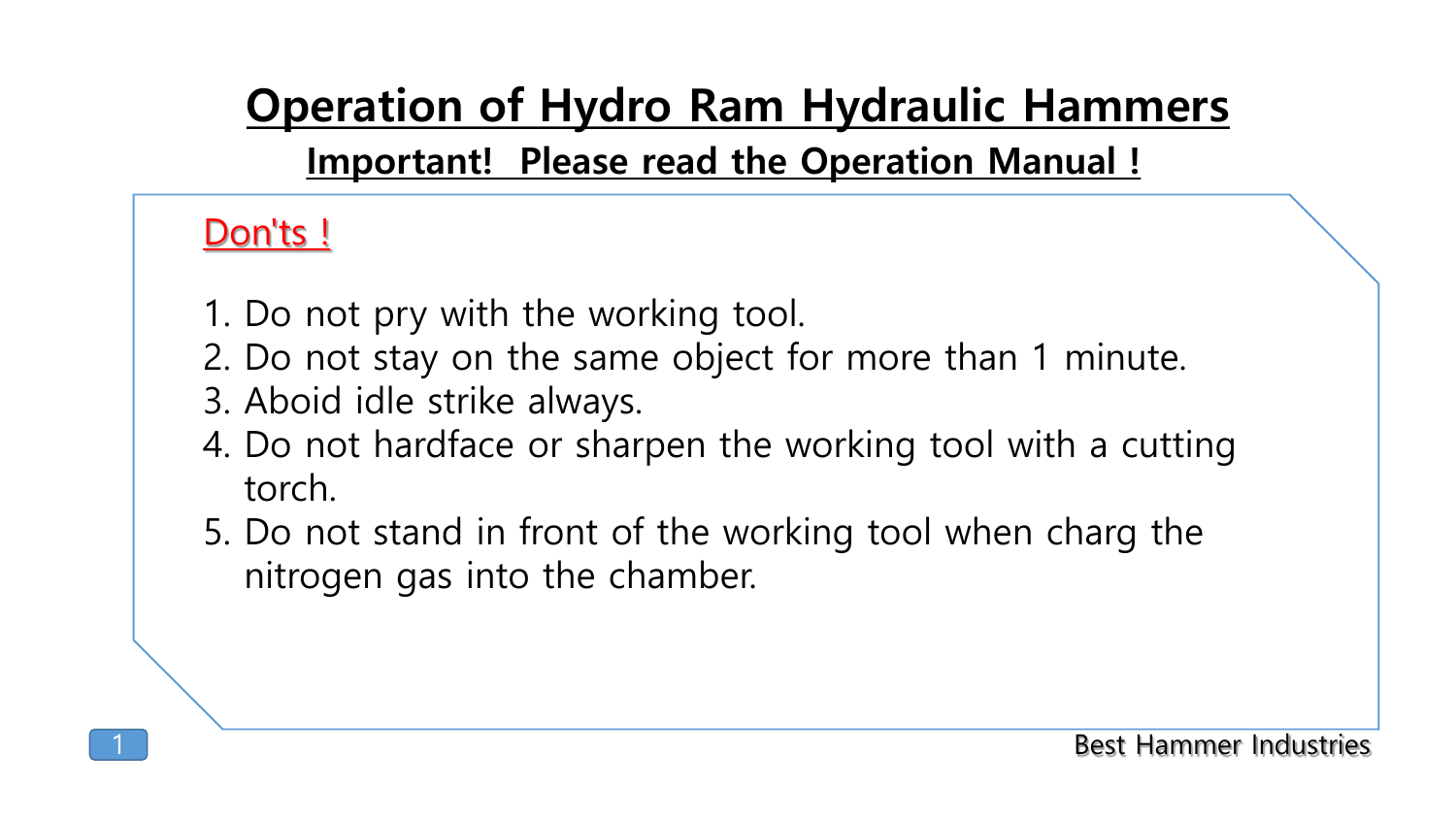#### $\overline{D}$

1. Grease at least once a day.

Grease the working tool at least every 1 or 2 hours, more often if the working tool become dry or material is extremely dusty or abrasive.

2. Check the tightness of bolts according to Operation Manual.

- 3. Check hydraulic oil if it is clean and at adequate level.
- 4. Warm up the hydraulic oil every morning before breaking.
- 5. Listing to the breaking sound during the operation and correct the misalignment at once when it is inconsitent.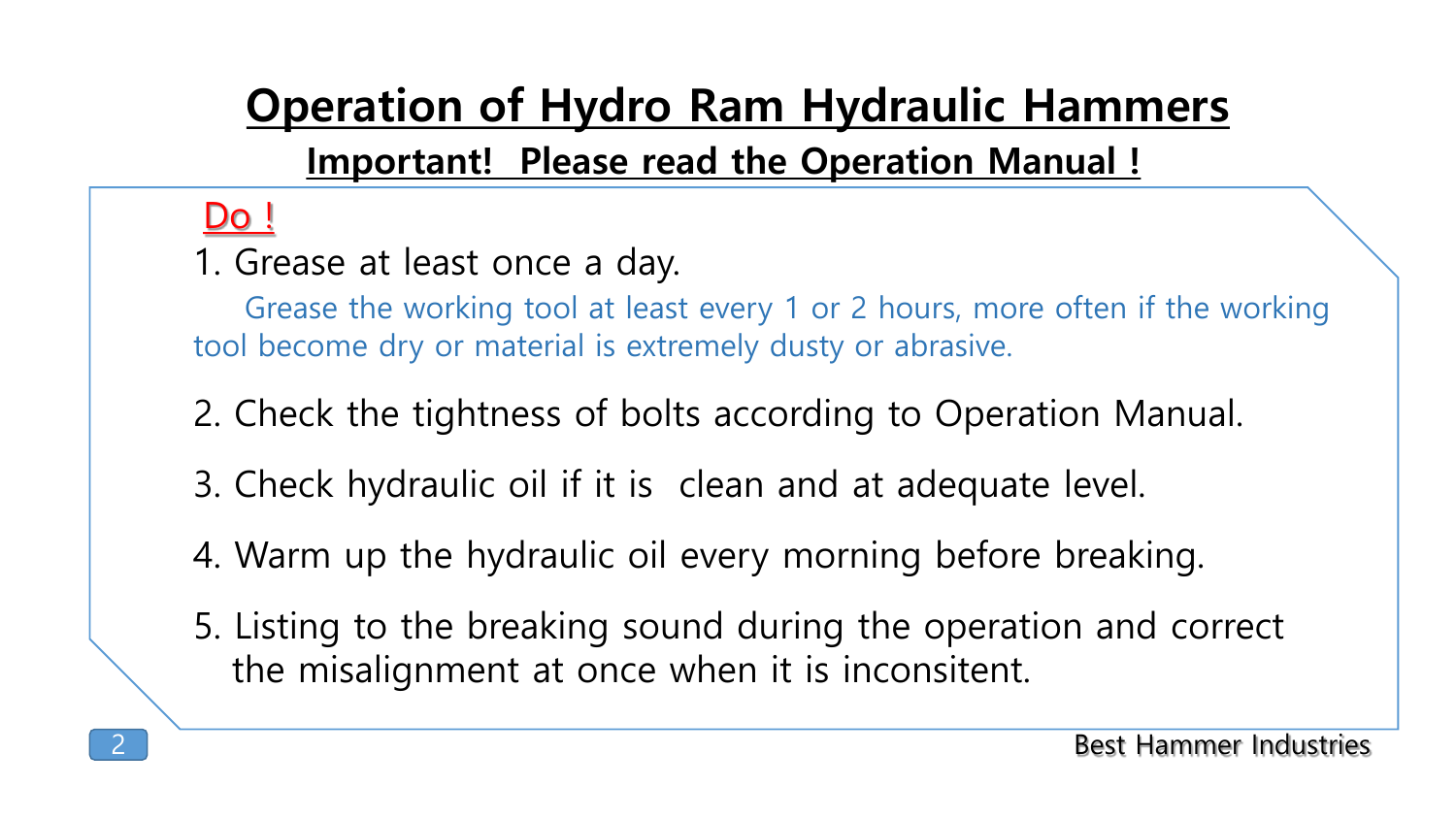#### • **Important! Please read the Operation Manual !**



Wrong way

Never try to break off rock which is too big! If the rock is not broken off within 30 seconds, please move the hammer near to the edge.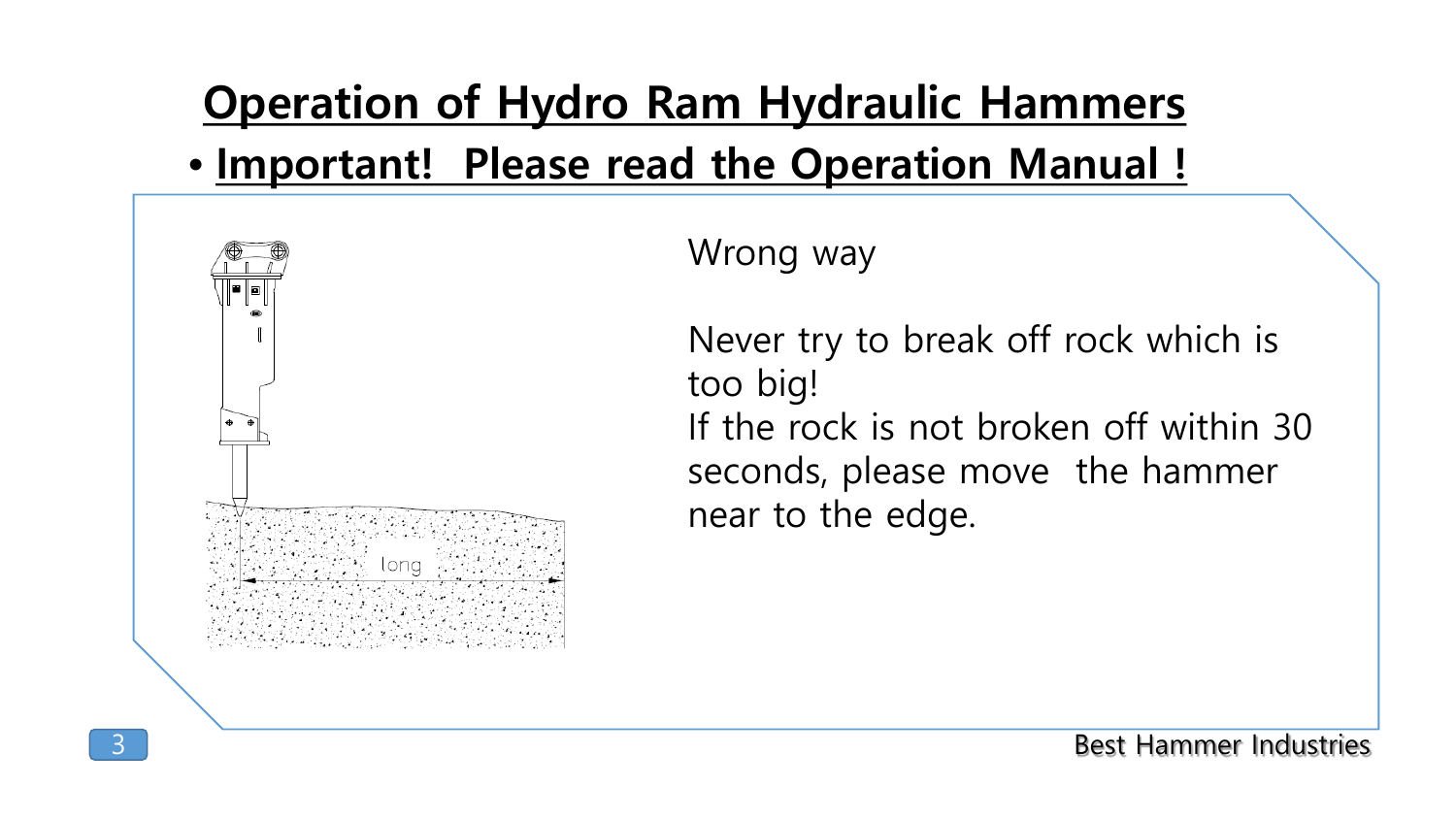

Wrong Hammer angle

Working tool will slide off the surface of the rock if you use hammer at the wrong angle.

It may cause blank fire and damages the hammer.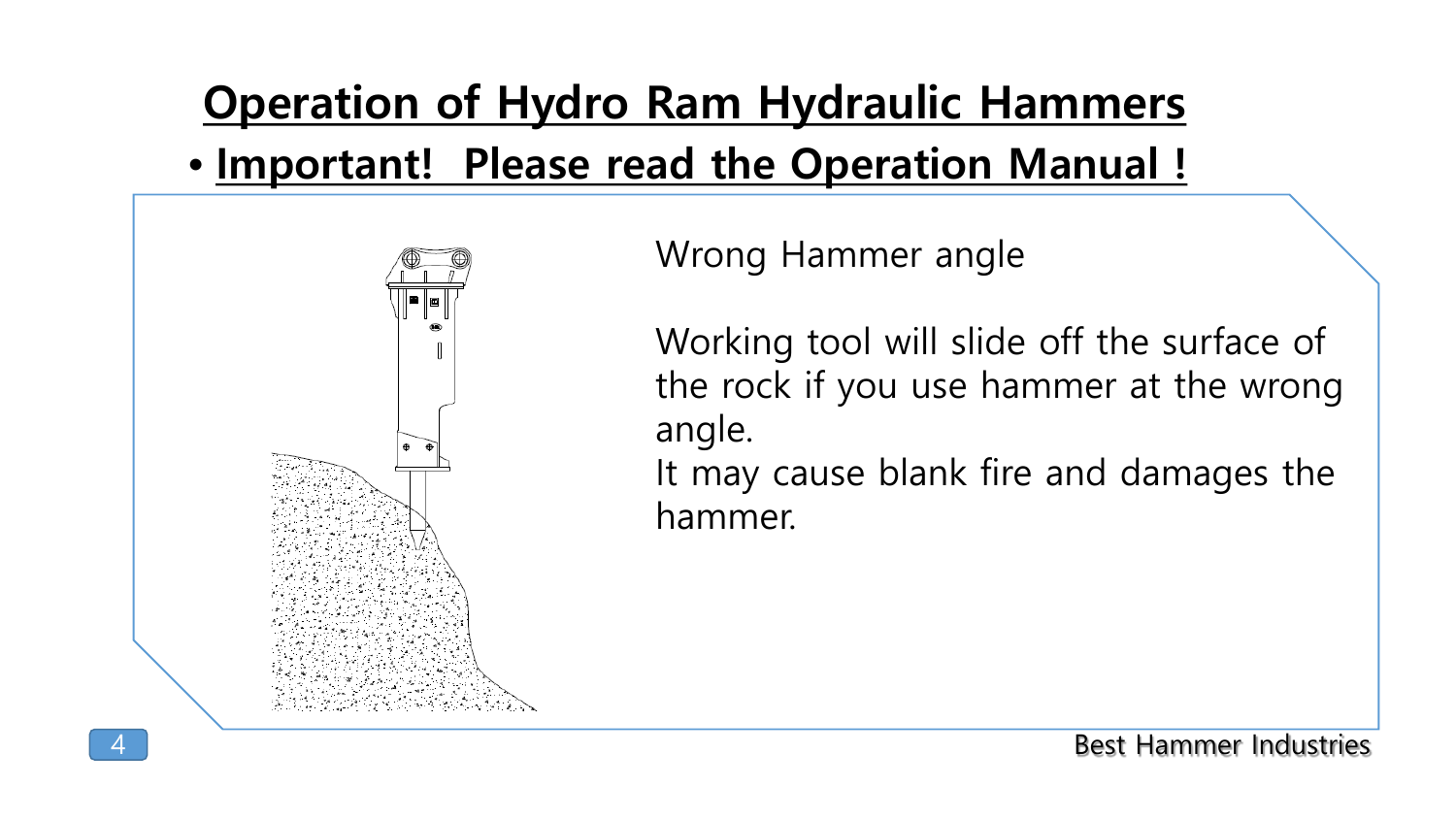

Never work working tool into the rock

Bottom of working tool will be getting hot and softened if you work working tool into the rock.

Therefore operate with correct method and keep out of dust while you are working.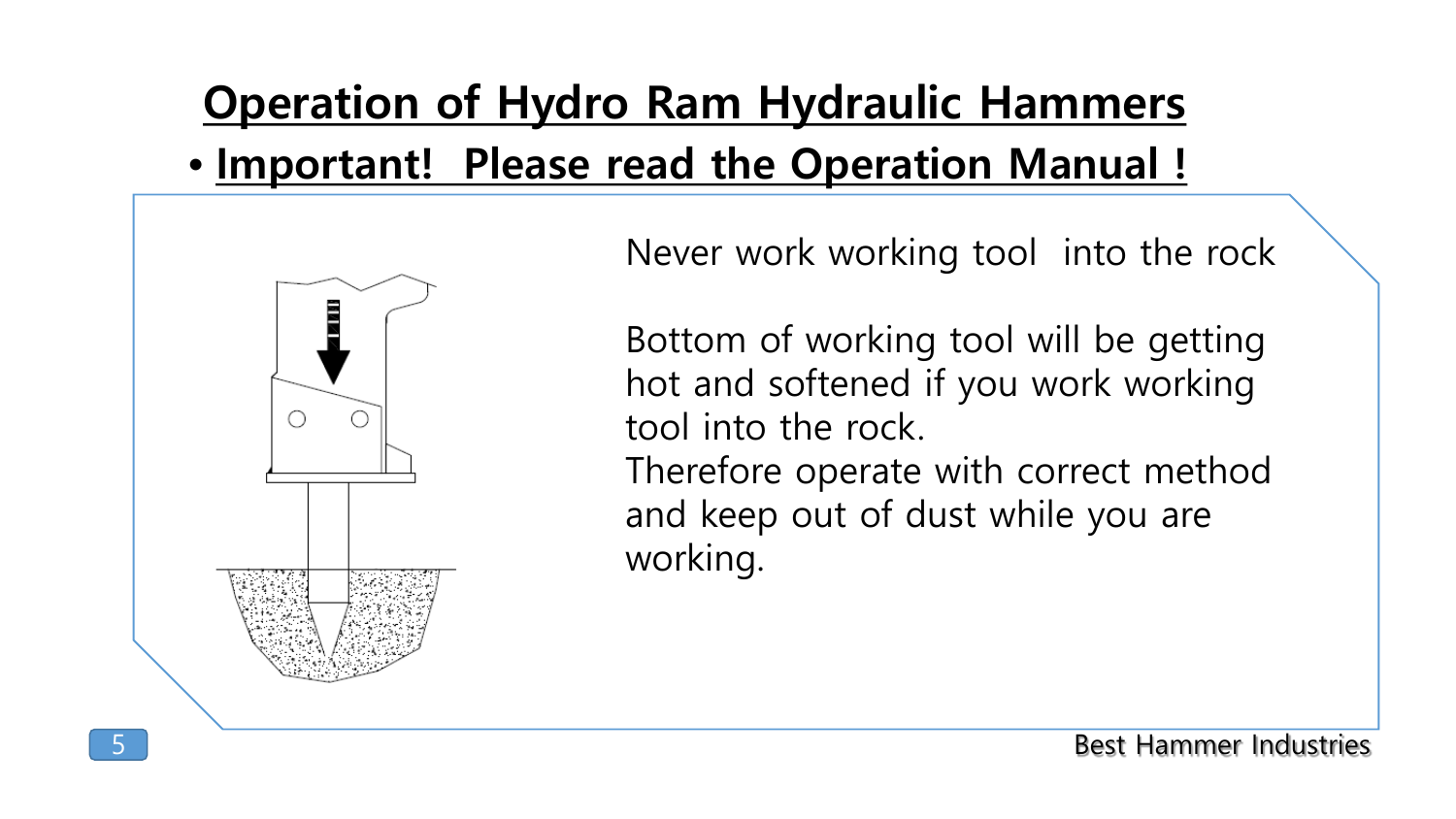

Right way You must break off the rock piece by piece in small.

**Start at the edge!**

Best Hammer Industries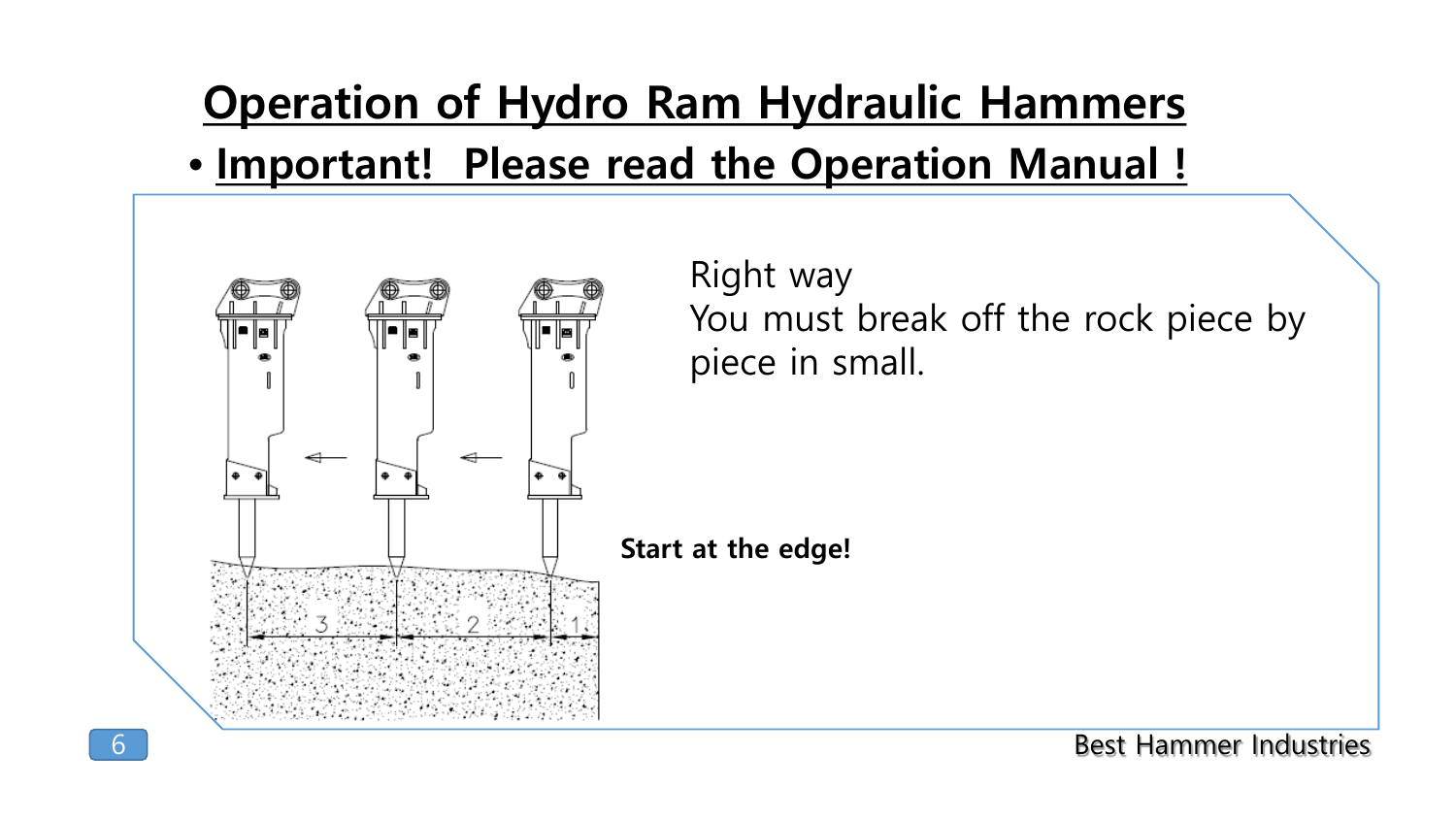

Right Hammer angle The hammer must be used at the right angle to the surface of the rock.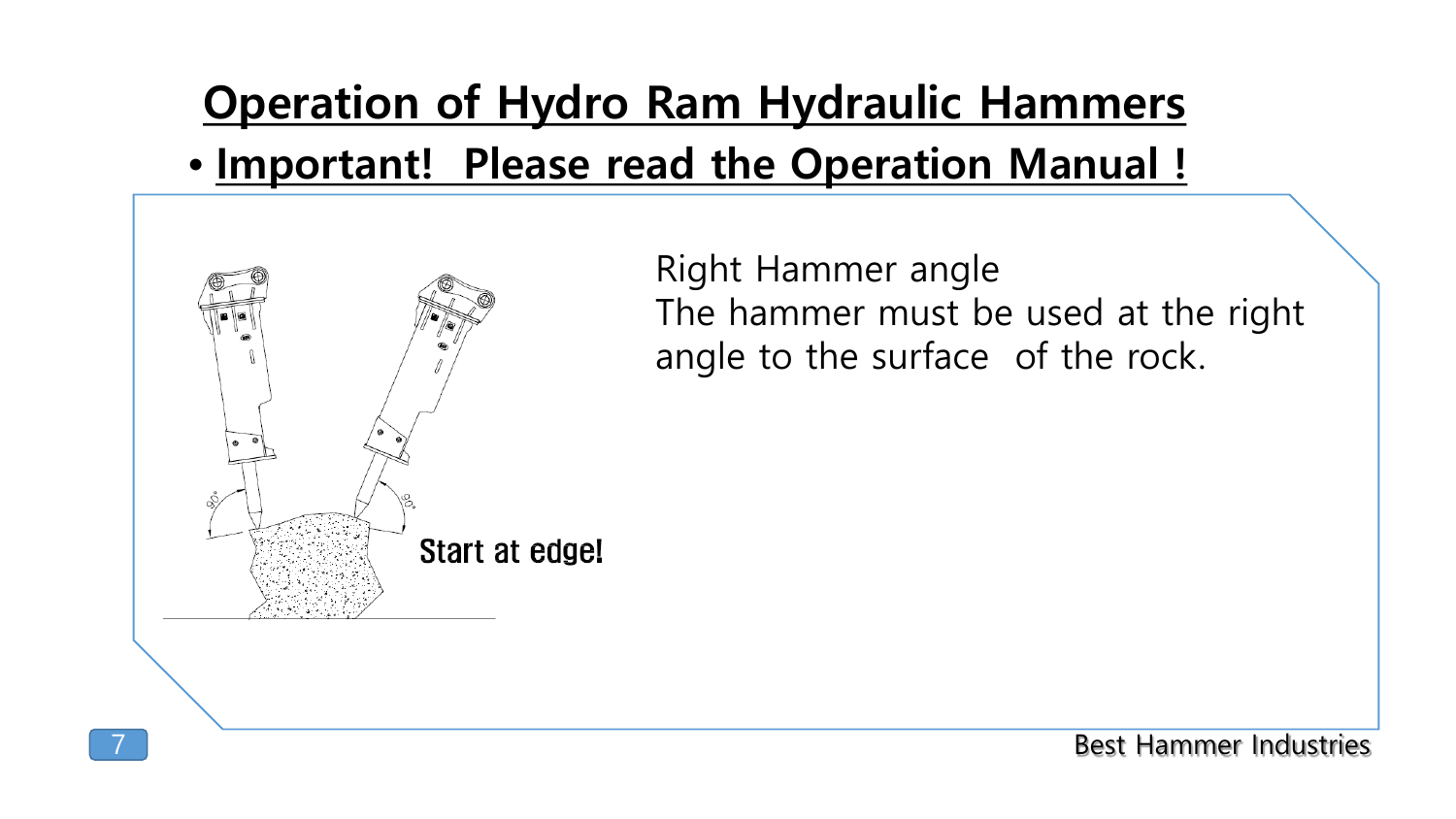

MAX 5°

Added impact on cushion when working tool hits the rock and hammer efficiency will be decreased.

Dust will disappear if you tilt hammer slightly(not more than 5 degrees).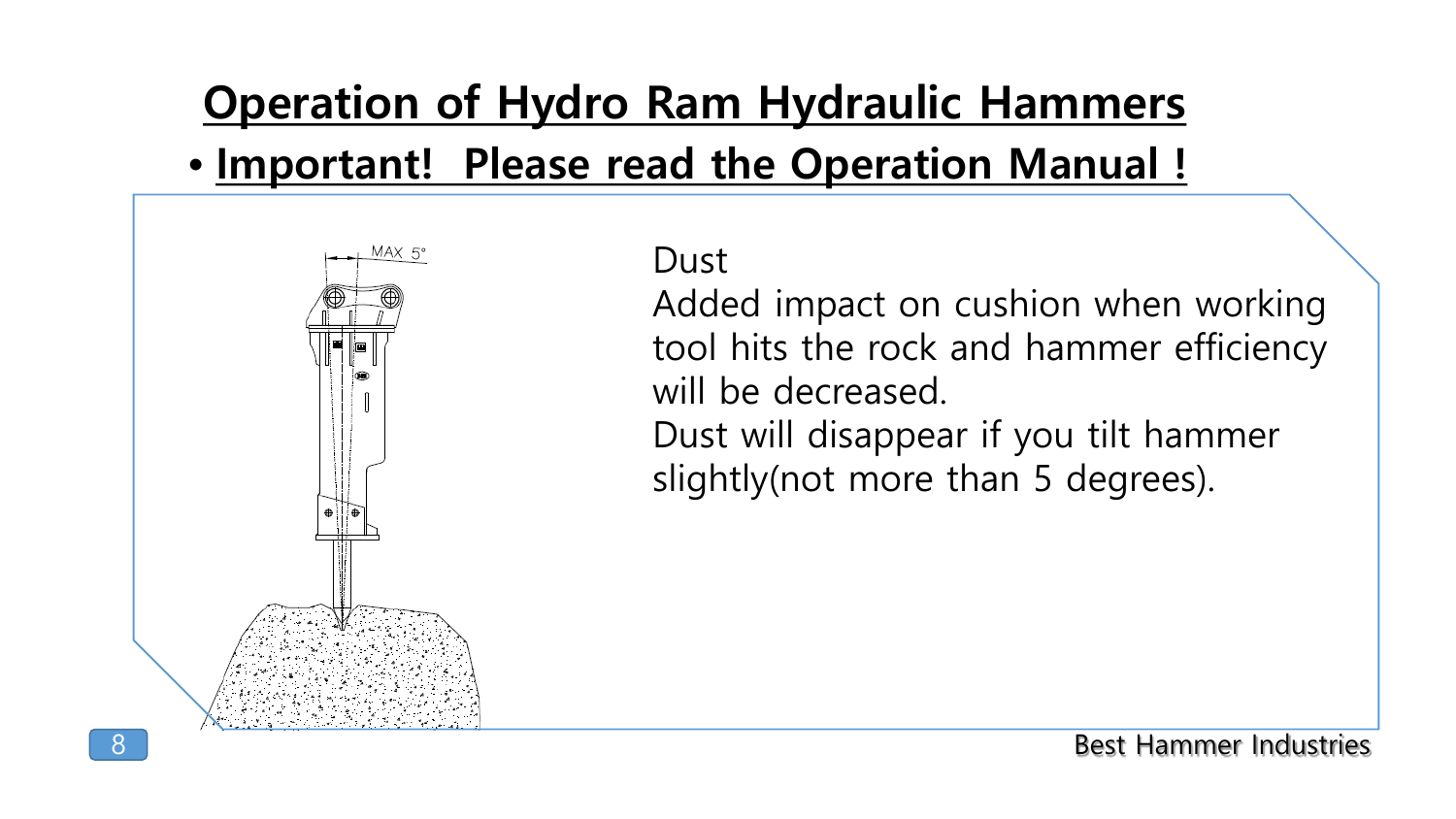

#### Blank fire

Blank fire is no good for hammer. Press the working tool down onto the rock before starting the hammer. Turn the hammer off immediately when the rock is broken off.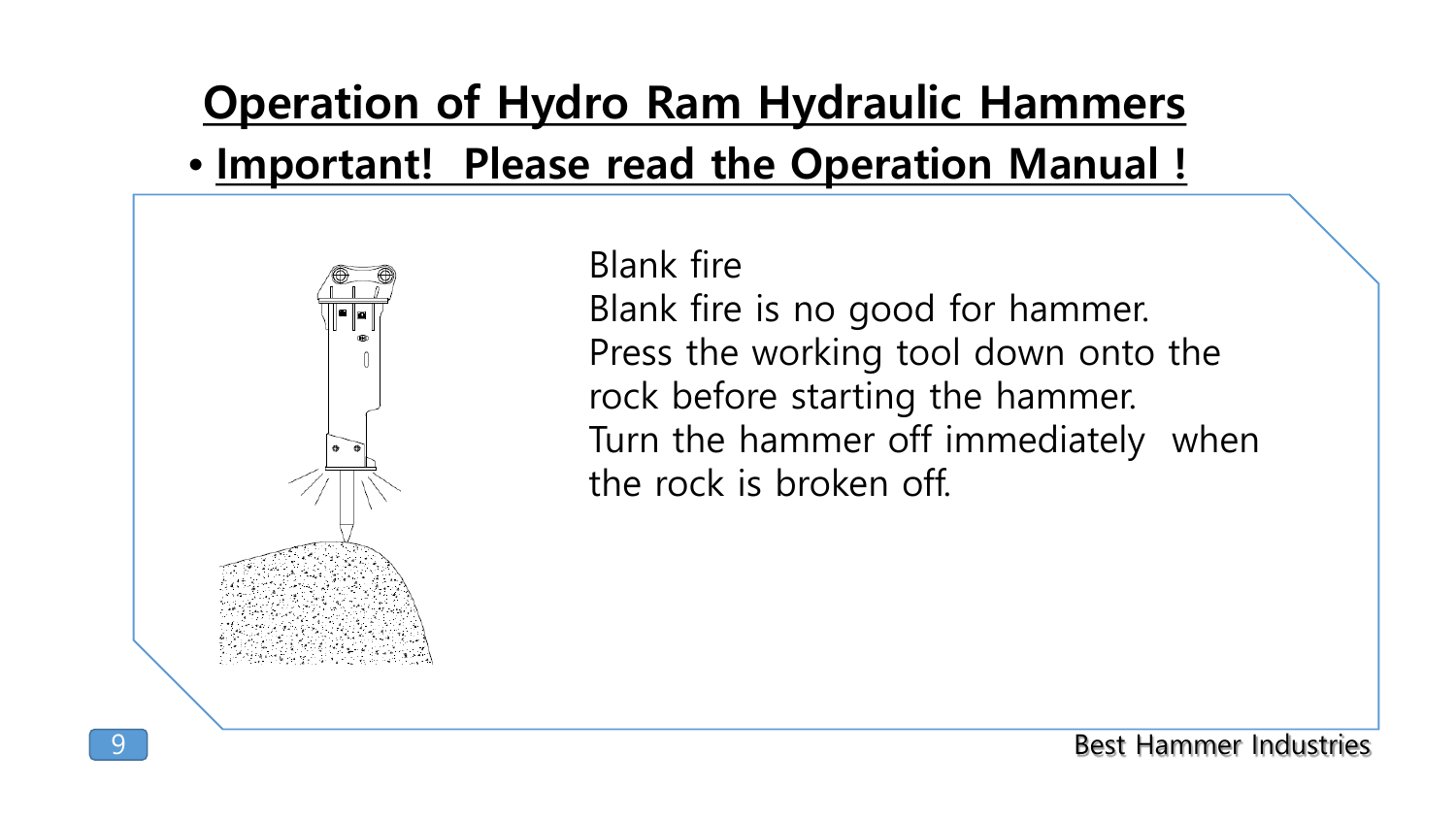

Wear bushing If you work with worn out bushing and working tool, it damages the hammer. Check the tool holder bushing, round bushing and replace them if necessary.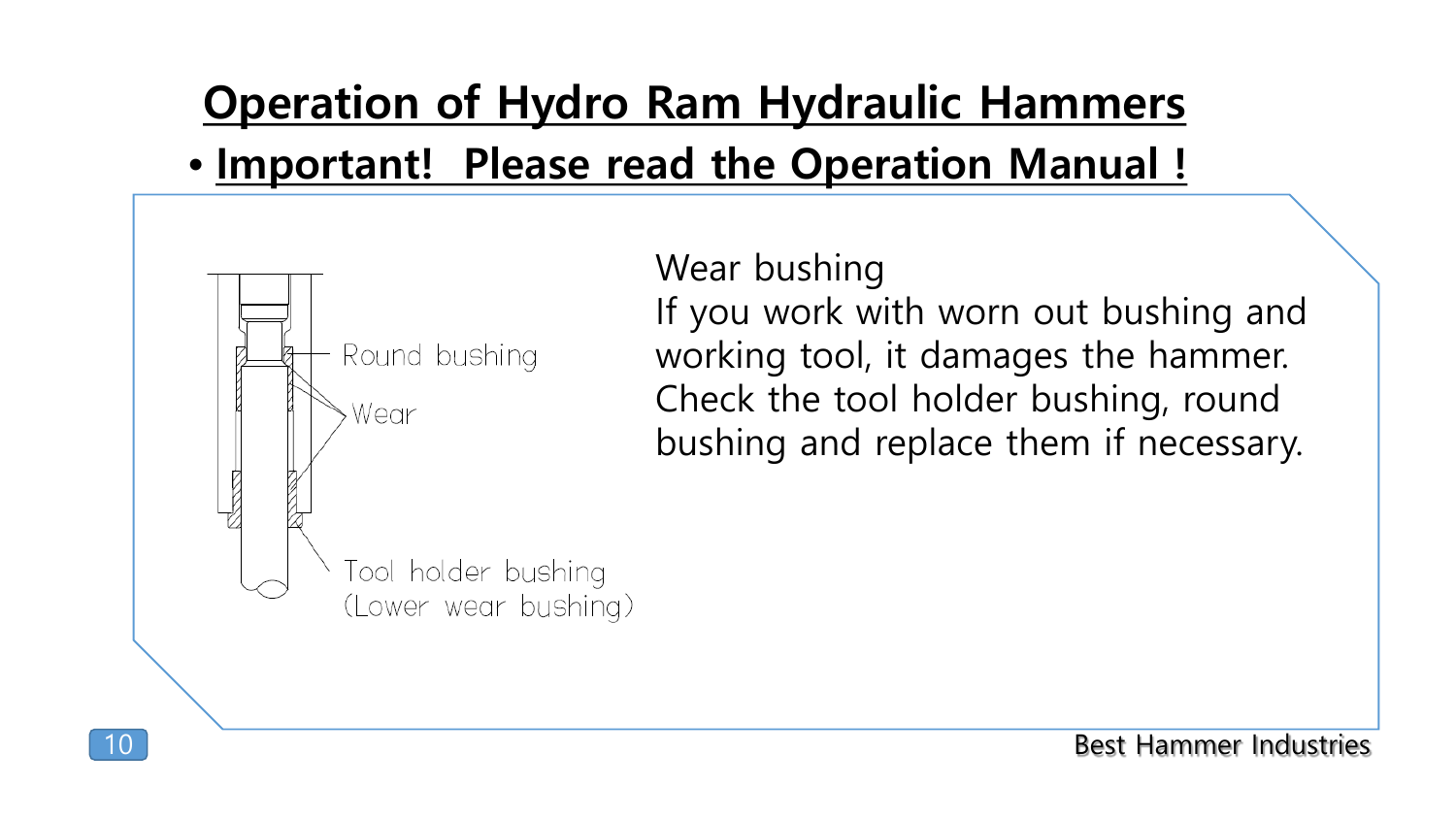

Never hack at the rock It is possible to have defect to the hammer if you hack at the rock.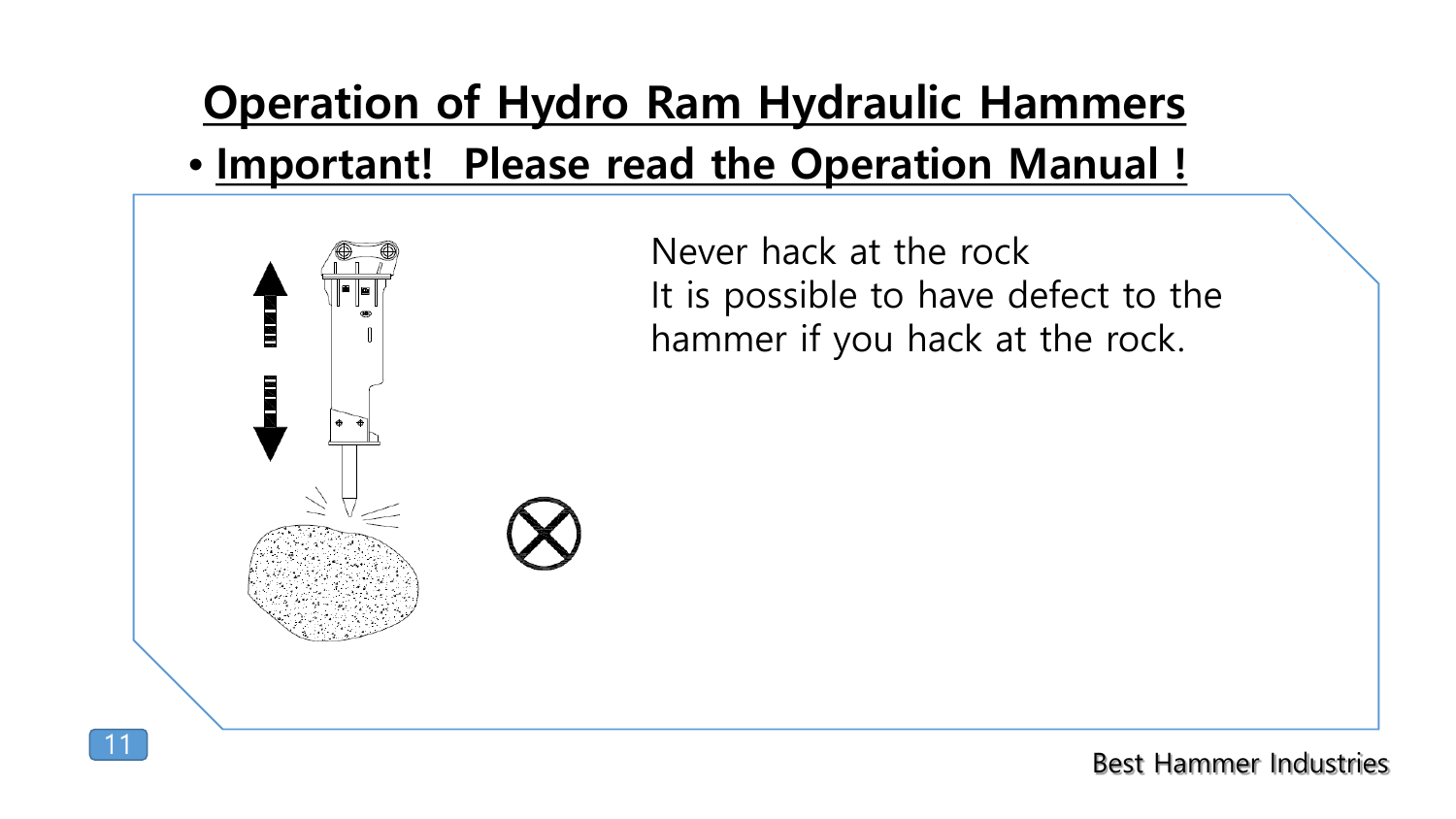

Lubrication Hammer will be damaged if grease is not supplied properly on the surface of working tool. You must lubricate with grease every 2 hours.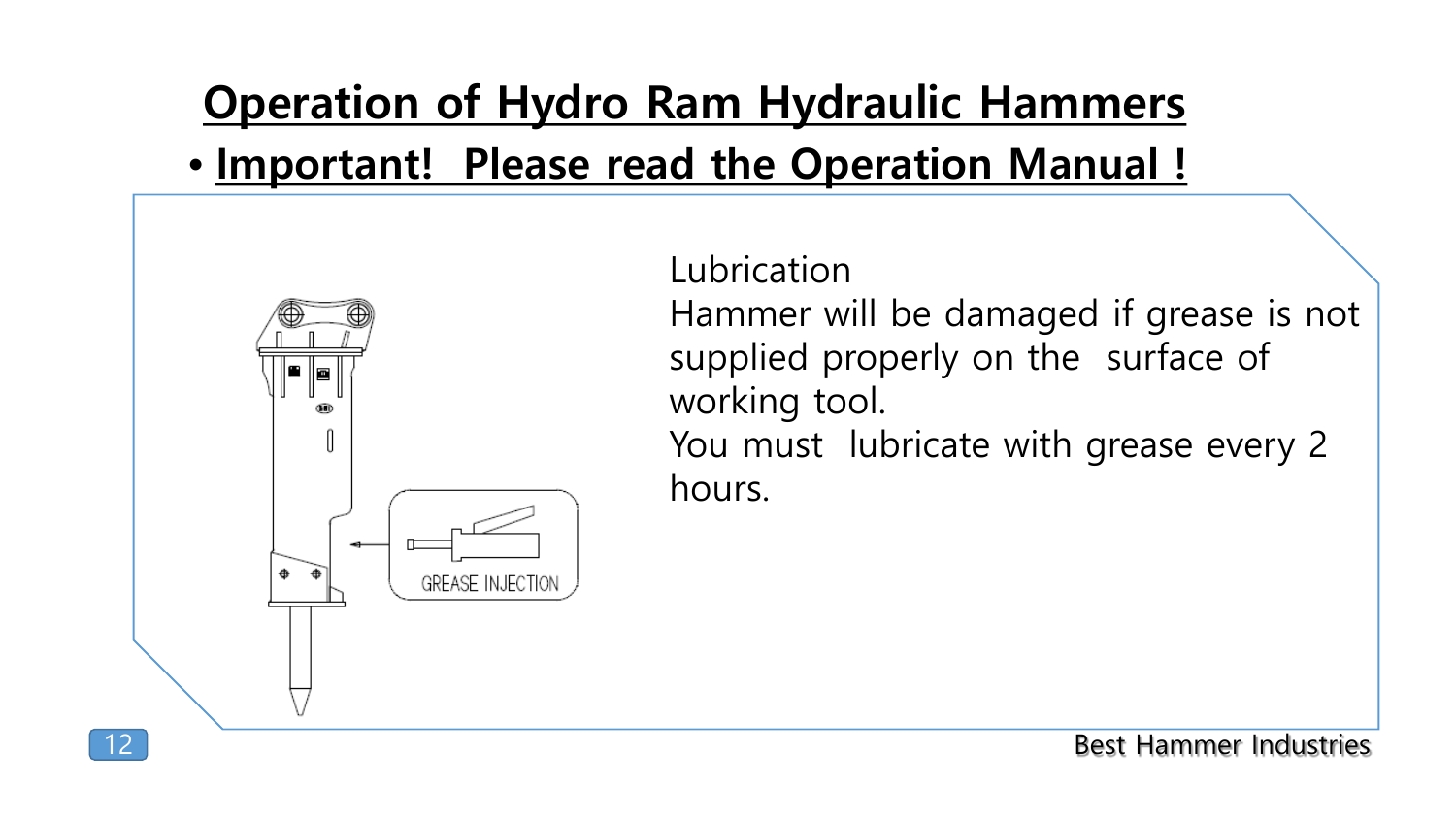

Prohibited underwater operations If there is no underwater operation kit on the hammer, please do not work underwater.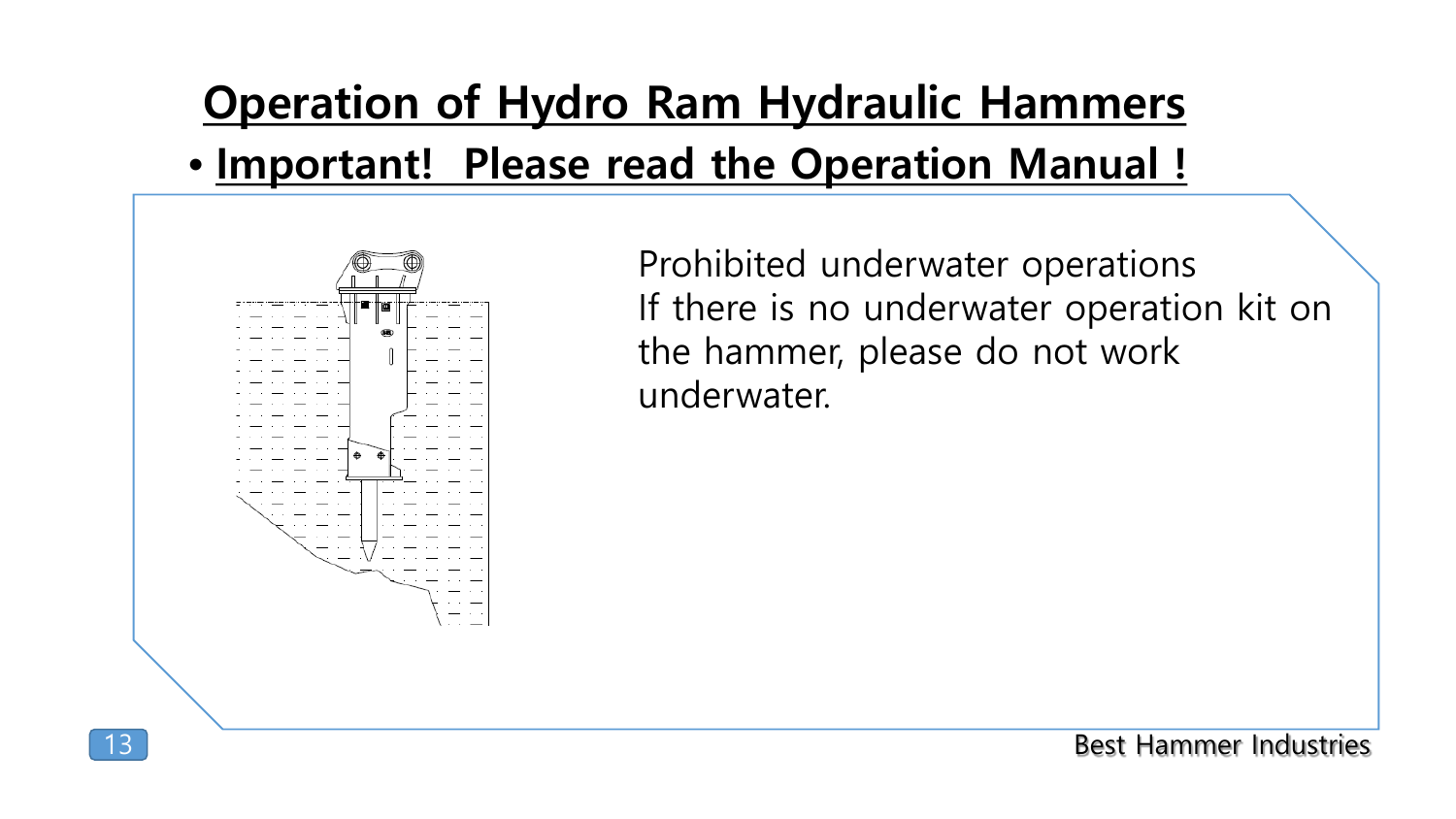

Best Hammer Industries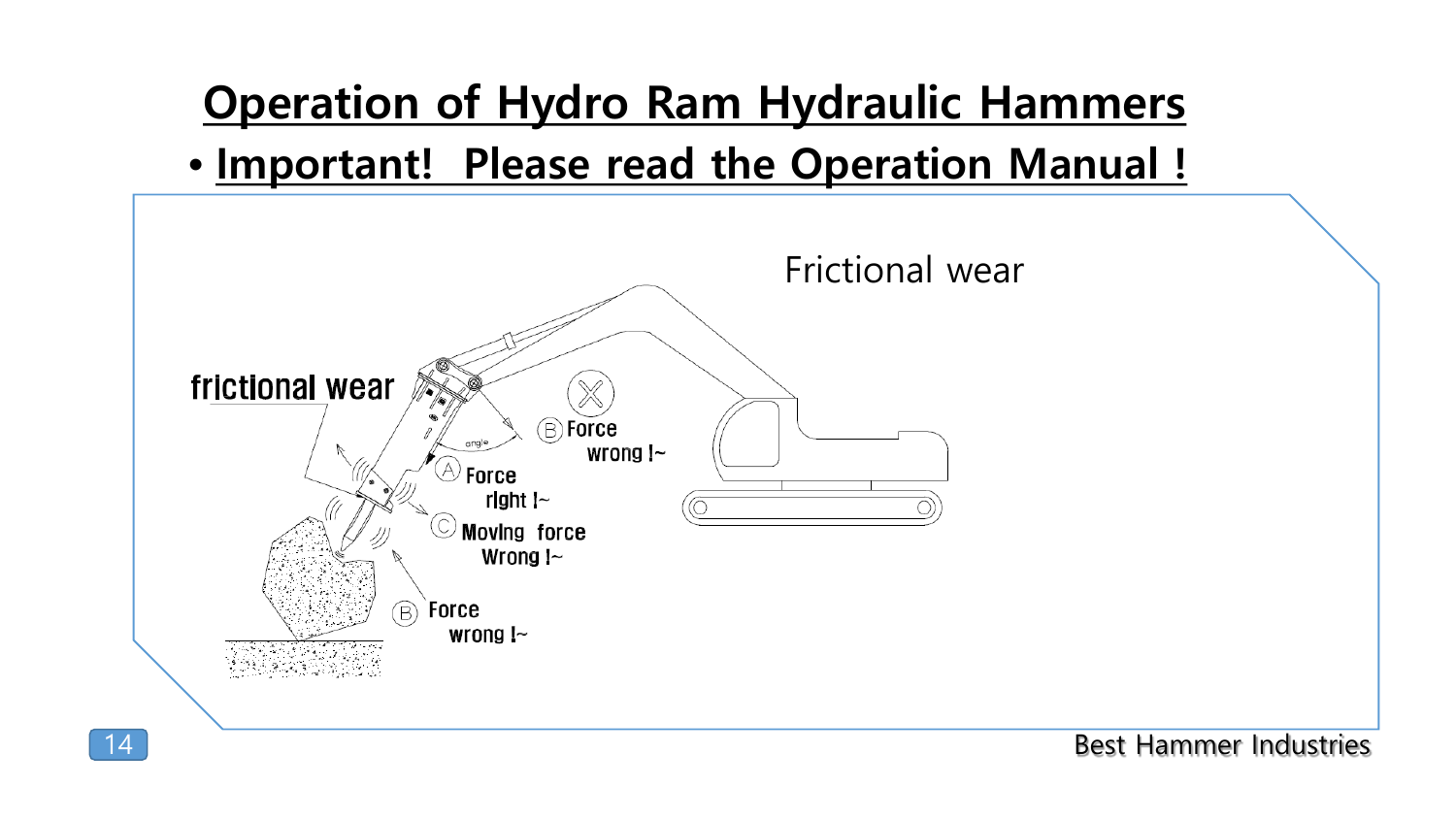#### • **Important! Please read the Operation Manual !**

#### **Operating Pressure**

Mostly the hammer setting pressure is higher when it is delivered from the factory because factory even doesn't know that the hammer is mounted on which excavator model.

So, install flow gauge to check the litter per minute and setting pressure for relief valve.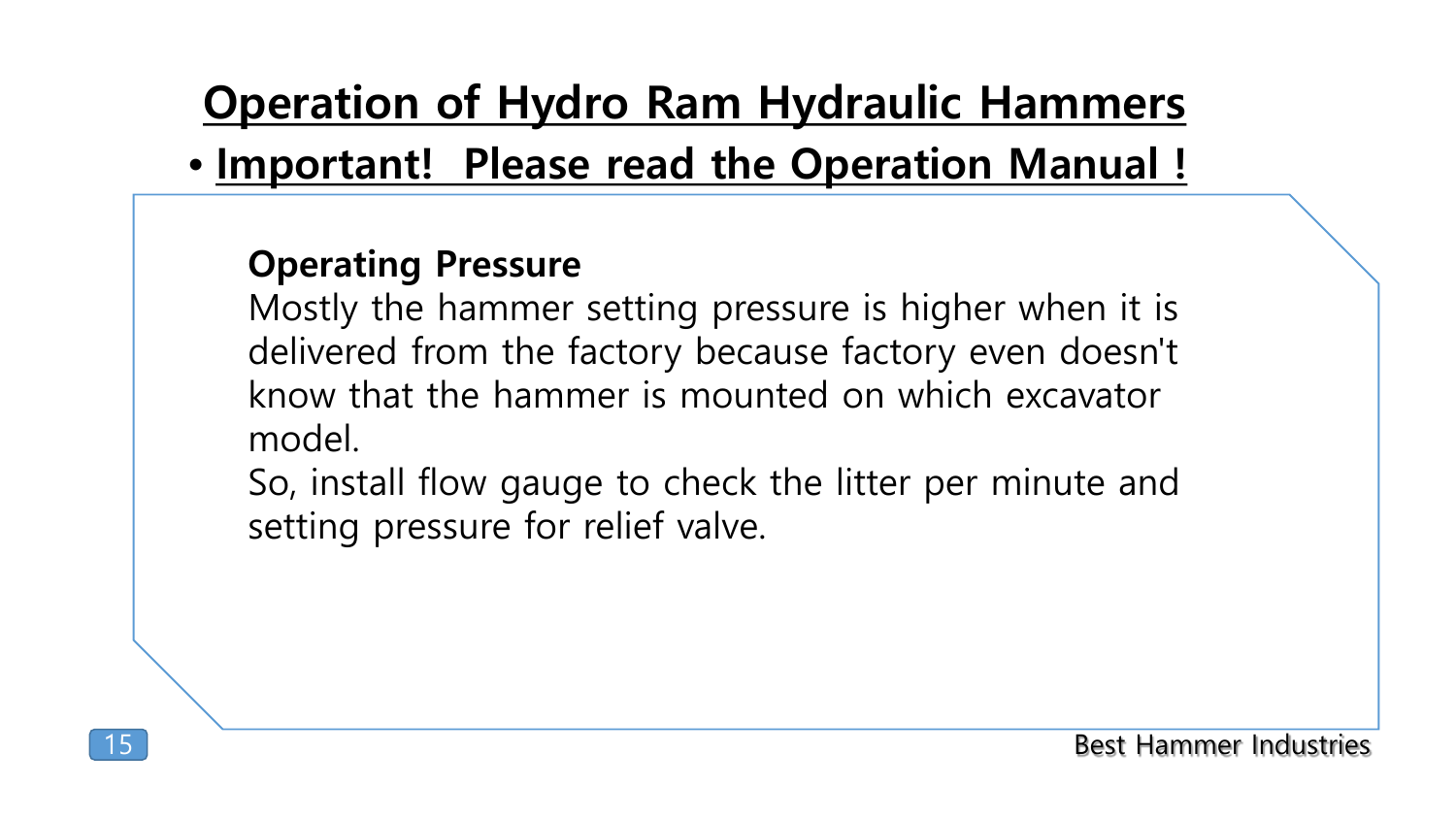#### • **Important! Please read the Operation Manual !**

Please inspect periodically!!! The hammer and excavator can be damaged if you don't inspect periodically and don't replace with new parts on time, following Operation Manual. Please inspect periodically!!!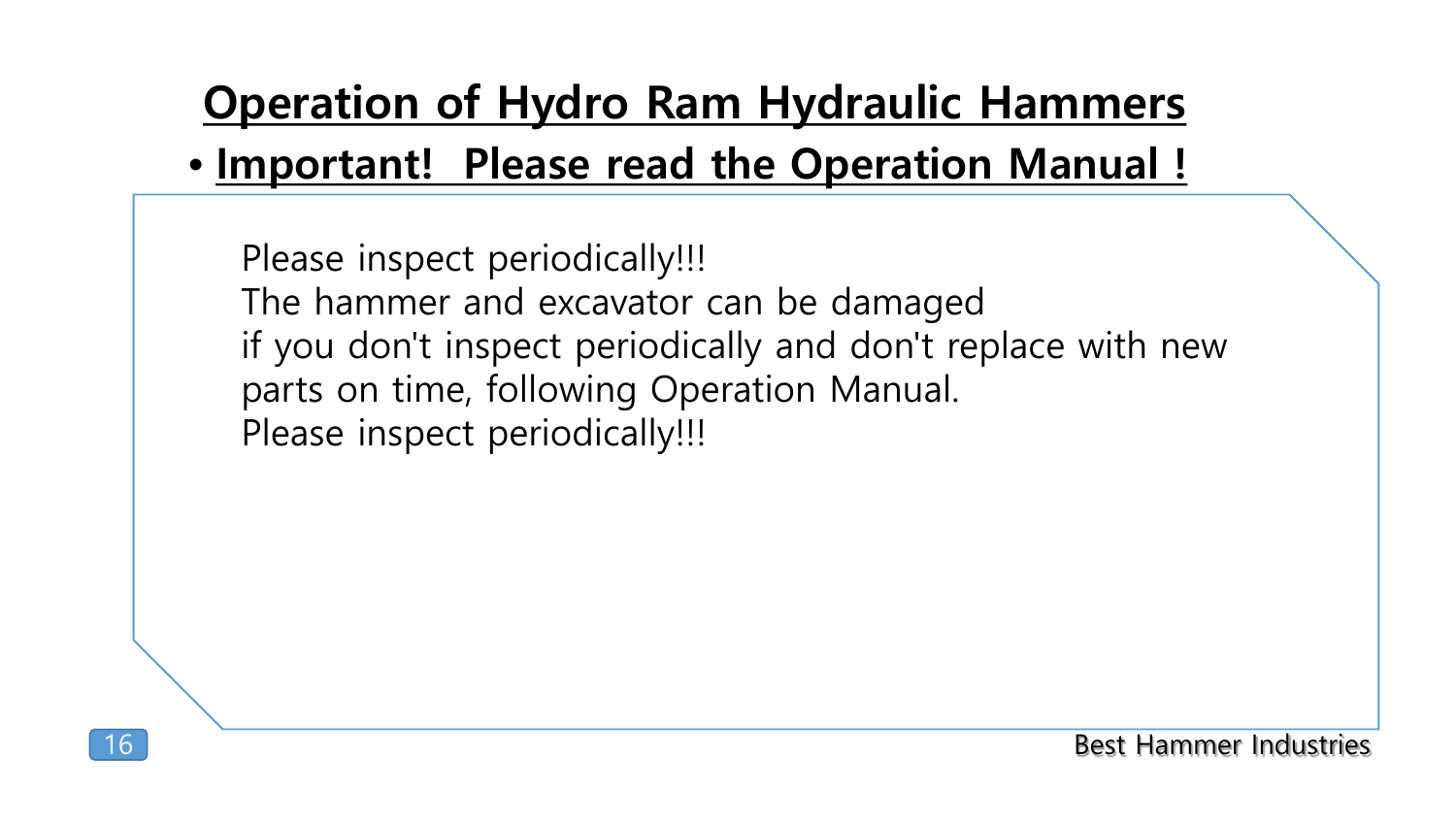#### • **Important! Please read the Operation Manual !**

#### **BLANK FIRING(1)**

To understand "Blank Firing", the operator needs to be aware that if the working tool is not pressed against the work surface the working tool will drop down in the lower body cavity far enough so that the piston cannot strike it.

Blank firing occurs whenever the hammer is operating and the piston is not able to strike the working tool solidly or not strike the working tool at all. Blank Firing accelerates wear and tear on hammer and excavator components and may result in failure of one or more components. Excessive blank firing may be considered equipment abuse and may result in voiding warranties.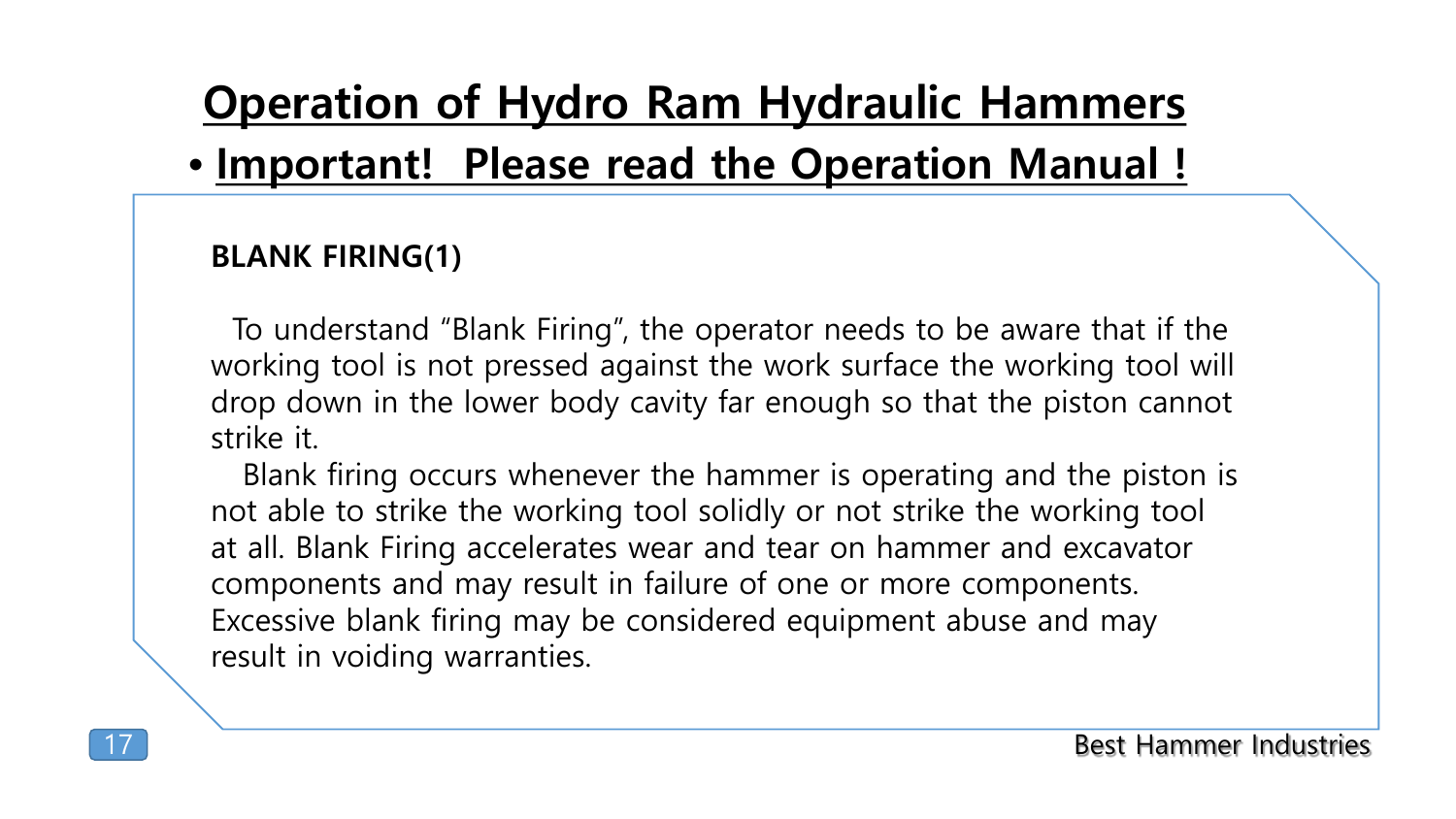#### • **Important! Please read the Operation Manual !**

#### **BLANK FIRING(2)**

Break-through or difficult surface contact results in blank firing when the material being broken fractures and the working tool is no longer in "hard contact" with the material but is still pushed high enough in the tool holder bushing cavity so that the piston can strike it. In this condition, the piston strikes the working tool and the working tool, in turn, is driven against the retainer pins because it is not in sufficient contact with the material to be broken. The energy is absorbed by the retainer pins, other hammer components, and the excavator boom components. Blank firing of this type can be experienced in trench work where obtaining striking contact with the work surface is difficult or the wrong working tool is used, or in flat rock work where the operator fails to stop operation of the breaker when slippage, fracturing or material break-through occurs.